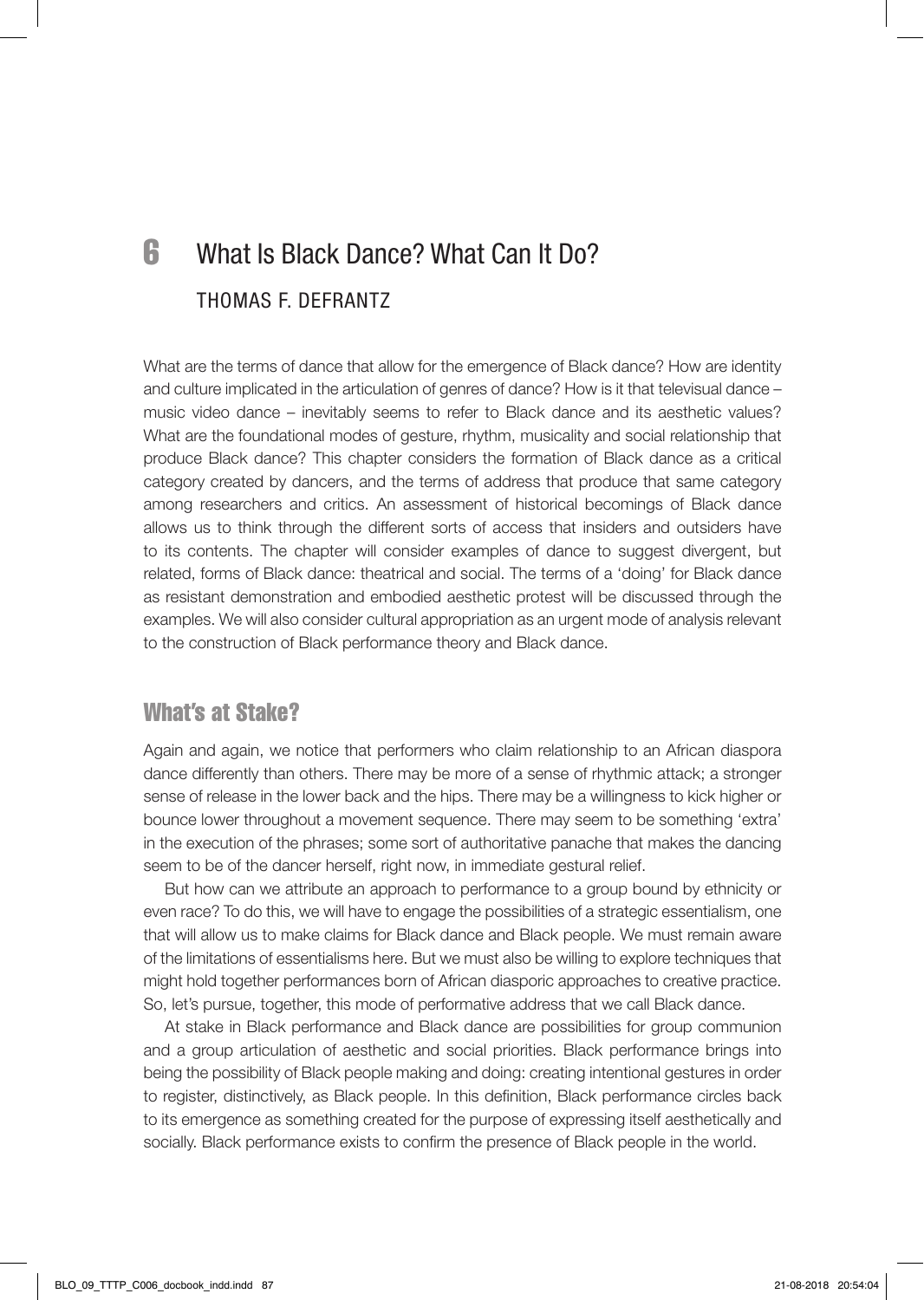If we begin here, we can see that Black performance arrives as a form of social engagement, and its production confirms creative borders, boundaries and remains. Black performance doesn't include every sort of performative action ever done by a Black person; rather it encompasses those creative actions that allow people to recognize Black presence. This includes some forms of performance and dance practice, and some approaches to dancing, but – obviously – not all of them. In defining Black performance in this way, we allow it to emerge for itself among those who create it as an aesthetic and social confirmation of a possibility of Black life.

Why do we need such confirmation? Frankly, because the histories of Black people have been circumscribed by disavowal, coercion and genocide. Black life emerges in the global abjection created by capitalism and driven by racism. We find endless examples of the ways that Black people have been consistently disavowed in the annals of Western thought and literature; in the context of the United States, Black people have been relentlessly policed, incarcerated and disenfranchized. The music and dance that emerged within this bleak context for social life answered the call for creative expression and corporeal resistance, even as it demonstrated unanticipated possibilities for Black performance and its importance.

Black dance, then, allows for a recovery of an animated body of people rising up in resistance and demonstrating strength and possibility through art making. When we consider dance in this manner, we begin by acknowledging the terms of its production in social life. Black dance does not float aimlessly in a sea of 'aesthetics' that are of, or for, some sort of detached 'art for art's sake'. These dances emerge as intentional art that seeks to satisfy a basic human need for affirmation through the expressive movement of the body.

### How are Identity and Culture Implicated in the Articulation of Genre?

Large theoretical claims may seem to universalize Black dance, by imagining an ontological ground for its practice as a system of knowing-being in the world. But this is exactly what might be produced by Black dance; this might be what it can *do.* Black dance can stabilize aesthetic liveliness in the creative practices of Black people who might be engaged in music and dance for many reasons; Black dance allows us to appreciate Black people in musical motion as foundational to understanding Black life.

Of course, we acknowledge that Black identities are multiple and complex. They may be multi-racial, queer, cis-gendered, working-class, creative-class, varied religiously and geographically distributed. They are not one thing, or singular. And yet we call on Black dance as a category of engagement, a mode of address to bring together practices that produce particular sorts of effects in the world. As with any art, we cannot narrow the possible effects of Black dance with any usefulness; it will arrive and disperse with unexpected results depending on its frames and contexts. But we can call Black dance forward, as a signal for Black expression that erupts when and where it is needed; where it might be valued and useful. Black dance surely answers a need for expressive motion.

But what is Black dance? Our willingness to call out Black dance supports thinking of it as a recognizable gesture, so that we can identify some of its possibilities and productivities. Black dance calls on approaches to aesthetic gesture that converge to suggest a continuum of embodiment. But, of course, it is not a single thing or a single mode of performance.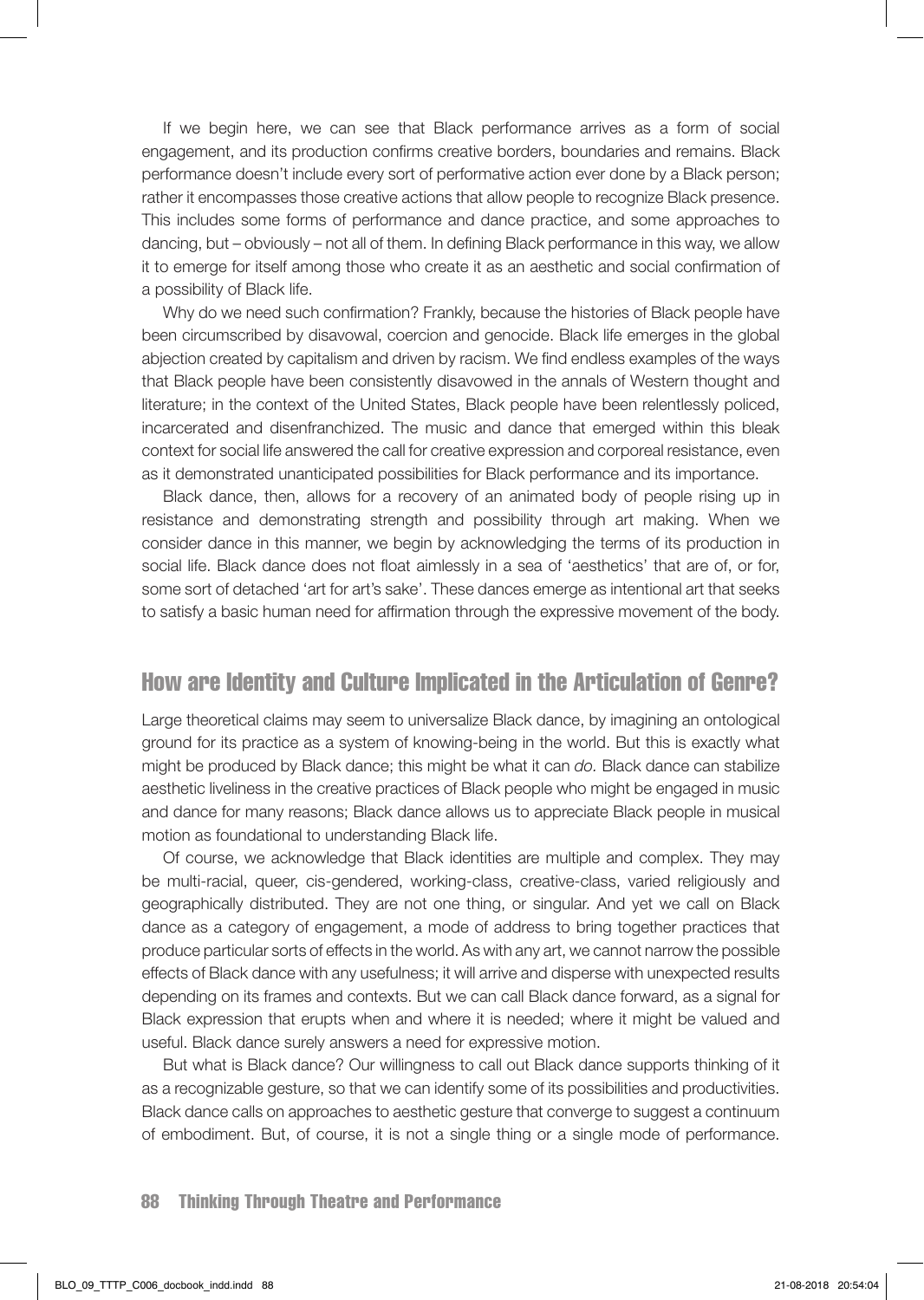Rather, Black dance arrives as an approach to moving and being in relationship to others. So then, to dance Black: move with intention; remain attentive to rhythm and conscious of ways that it shifts time and space. Cast your weight downward into the ground and earth, to physically consecrate gravity and the fact of body and its presence here and now. Bend the arms and knees; bend at the waist, bend the neck and tilt the torso, bend the feet back towards their flexion. In bending, create the possibility to extend and propel; to create the possibility of a release that can be reset. Twist and circle the hips; twist the wrists, circle the head; create centrifuges at several movement centres simultaneously. Twist, and bend, release and explode; vary the rhythm in surprising manners; share energy by elaborating on the nature of time. Play the rhythmic break.

In this description of the manner of Black dance, we can understand not particular movements, but rather, approaches to moving. These approaches might be deployed in all sorts of genres of dance: tap dance, b-girling and capoeira, modern dance or contemporary dance, ballet or Senegalese Sabar, South African gumboot dancing, line dancing, or partner dancing. And these approaches arrive and disperse within these forms of dance across time, as forays inherently unstable and unsustainable. These approaches are not particular sequences of movements, but ways to structure movement. They are engaged by dancers in various contexts and tend to arrive in bursts, or nodules. And they need to be identified at least by the dancers performing through them, if not through their attendant witnesses, or their audiences.

Black dance, then, is a complex approach of movement bound by relationship to its own recognition. This depiction of dance may be quite different from a generic description of theatrical dance forms, such as 'ballet' or 'modern dance', which depend on particular rules of physical line or volume that might be achieved through training. In this chapter, Black dance emerges as an intentional deployment of energy designed to achieve recognition within its practices. Circling back to what Black dance *does*, we assert that Black dance arrives in order to confirm a liveliness of Black possibility, by means of these gestural approaches.

Some genres of dance rely more heavily on the physical approaches to Black dance mentioned above. B-girling and B-boying, sometimes referred to as 'hip hop dance', and the capacious category of 'jazz dance', which might include all manner of dance in music videos, are two modes that rely almost entirely on approaches to manipulating rhythm and bending the body in an unexpected manner. To consider these forms of theatricalized social dance, we come into direct contact with the extended possibilities of Black dance method. In hip hop or jazz dance, we witness the body challenged to its extremes: whirling, twisting and bending on the ground, balancing against itself, catapulting in the air. In jazz dance, the twist and bend of the hips; the rhythmic pulsations and accenting that clarify divisions of meter; and the aggressive pushing of energy from dancer towards their witnessing audience all bind the form to aspects of Black dance.

Some dance researchers might assert that these two genres – hip hop dance and jazz dance – along with certain social dances and dance practices crafted in explicitly African and African diaspora contexts, constitute Black dance. But this narrow defining would discount the approaches to, say, experimental contemporary performance or modern dance that some Black artists engage. These artists might intend for their work to register as Black dance, recognizable to their witnesses and performers as such, even as their work also fits into other genre categories. A ballet performed *en pointe*, for example, might be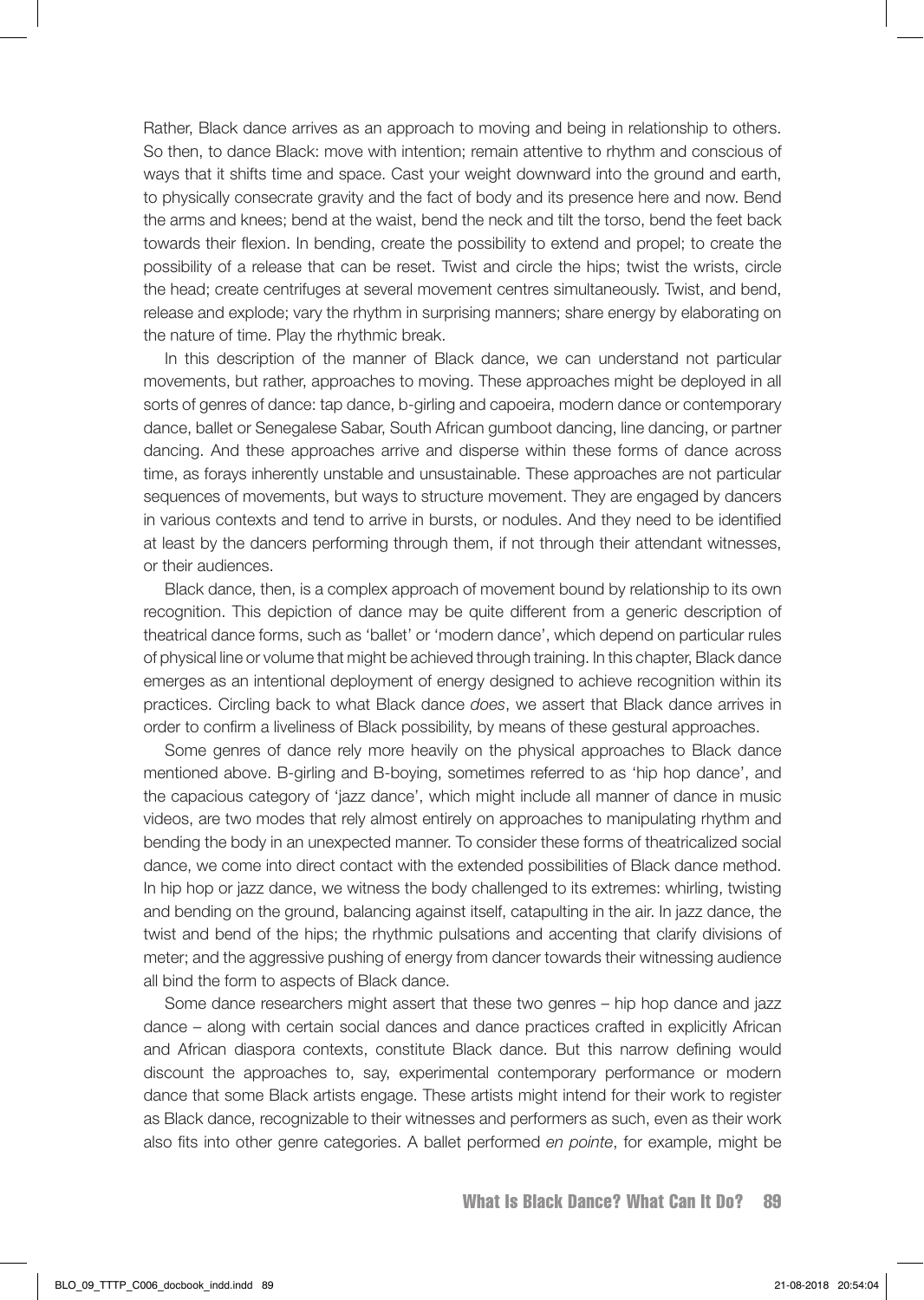conceived and received as Black dance. Our challenge here, then, is to identify Black dance on its own terms, and allow it to do its work, first for the Black people who create it and share it, and then with the audiences that gather around it. By prioritizing Black people in relationship to Black dance, we will centre its discussion, assessments and achievements in terms of engagement that speak back to the social circumstances of making dance and art; circumstances that are particular. Even as the creative expressions of Black dance might speak out to a global audience, they speak from particular social histories and aesthetic concerns that allow the emergence of Black dance to do its work in the world.

## Particular Forms of Black Dance

We turn now to explore some examples of Black dance. Because Black life has emerged in relationship to flows of capital and power that repeatedly denigrate its potency, Black dance arrives with at least two distinctive modes of analysis important to its discourse. Social dances, meant to be shared among other dancers, and theatrical dances, intended to be viewed by witnesses and audiences who needn't dance themselves. (An expansive category of sacred dances will stand outside of the terms of this chapter.) The distinction between these modes matters: social dances assume a dancing populace already in motion, and in relationship to the dancing at hand. Theatrical dances assume a familiarity with Black forms of address and aesthetic practices on the part of the performers, but not necessarily on the part of the audience. These two modes mirror an insider/outsider experience of Black life. The experience of dancing within an embodied knowledge of histories that have constructed the category of Black dance arrives with distinction from other sorts of dancing and spectatorship. Dancing Black dance while identifying as a Black person is quite different from dancing Black dance styles while identifying in other ways. And watching Black dance forms without dancing alongside them, from across the room, creates fissures in expressive analysis. What the dances 'look like' is often quite different from what they have meant, historically, or what they feel like for the dancers performing them.

Thinking in these two modes of social dance and theatrical dance, allows us to structure discourse of what Black dance can do. We begin with social dance, and a consideration of the Electric Slide. The Slide arrives among all sorts of group 'called dances', that is, line dances that offer simple instructions to be undertaken by the gathered group of dancers. These dances continue in unbroken sequence from the earliest days of American social affairs. For African Americans, the line dances demonstrate a fleeting social mobility, in the gathering of people to dance together in joyful rhythmic motion and, historically, outside of the all-seeing eyes of the church clergy. Because enslaved Black Americans had little recourse to 'free' social time, traditions of group dancing were largely constrained, historically, to church services which were, ironically, negative towards dancing. Restrictions on African American assemblies – whether enslaved or not – lessened slightly in the nineteenth century, and dancing together became possible in some US locations.

Line dancing follows traditions of social dance adapted from European forms, including the quadrille, which deployed a musician and a caller. But where white American adaptations of European forms tended to stress the ability of the dancers to follow complex instructions, or to learn dances in advance of the social event, Black line dances tended to arrive with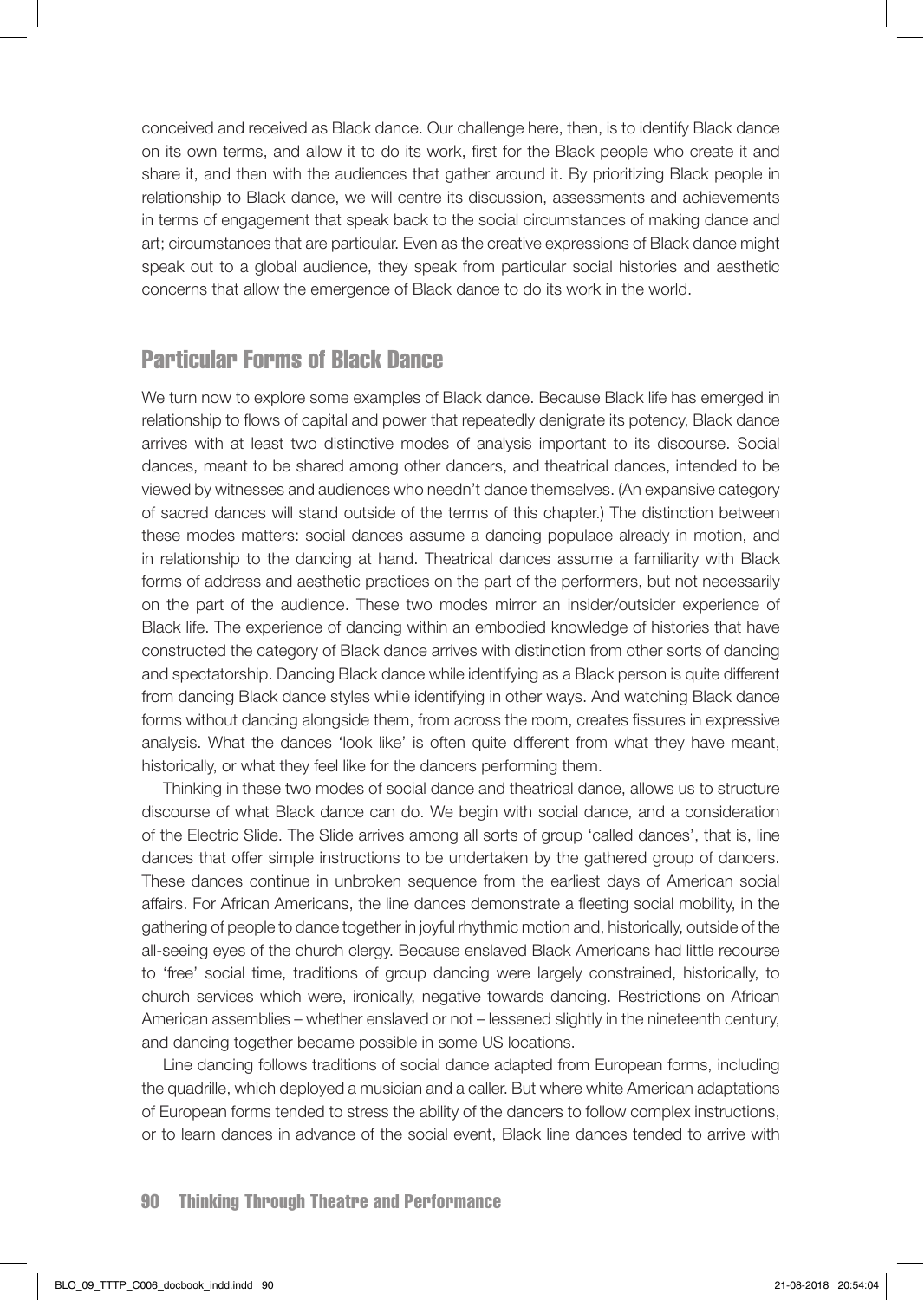easy-to-learn, rhythmically flexible arrangements of steps that change facing towards all four cardinal points in space. Where the quadrille calls for an even number of participants who dance in pairs, line dances, including the Electric Slide, can accommodate any number of participants. And where the quadrille might require all sorts of instruction and preparation, the Electric Slide can be learnt by a wide swathe of dancers of varying ages and abilities.

The Electric Slide emerged in the 1970s in concert with a musical recording that suited its contours. The dance has remained among the most recognizable forms of group celebration, practised at any number of social events. The basic form of the dance is very simple, and can be learnt quickly. But the Electric Slide encourages improvisation and the insertion of personal style into its contents. Variations and elaborations on the basic steps keep the dance lively and interesting for participants; the dance encourages the pleasurable moving alongside others in similar directions, but with individualized approaches and variations to each passage through its contents.

*Electric Slide at Obama Inauguration*, YouTube video, January 2009. A loose crowd among a large crowd on the Mall in Washington DC. People are wrapped up in blankets, winter coats, heads covered against the drizzling cold. A recording of Stevie Wonder and Usher – two important figures in African American R&B who represent inter-generational affiliation – bleeds into the air. The duo sings 'Higher Ground', a song by Wonder about finding the way towards something better. The YouTube video begins *in medias res* with a few dancers in motion, but quickly twenty dancers are visible. To perform the dance: they move to the right for four counts, to the left for four, to the back for four, lean down towards the ground with their left shoulders in the front, then rebound back away towards the right. A two-count quarter-turn to face a different front. Others join in quickly, dancing in celebration and against the cold. They carry their bags – purses, knapsacks and book bags; they dance to explore the formation; the uneven, eighteen-count rhythmic structure; and to share energy in a common physical text enlivened by their individuality. Several videos of the inauguration event reveal the Slide as an embodied touchstone of connection, gathering dancers of many ages, ethnicities, gender presentations and abilities to share their creative address to its contents. (See 'Further Reading'.)

The Electric Slide follows many other line dances that served similar creative functions for African Americans: allowing for joyful rhythmic expression and self-actualization through dance. To better understand what the Electric Slide *does* as a Black dance, we return to a social context for Black life. If our context for understanding Black life stems from its general disavowal, within the political structures of slavery, the practises of social dance that encourage individual expression within a group dynamic become obvious barometers of enlivened social lives. Dancing the Electric Slide alongside others who identify as Black creates a possibility of communion, a sharing of social gesture and creative expression. Dancing elaborates social possibility for the group, opening outward from a moving-togetherin-motion towards the possibility of an expressive self, embedded within a mobilized group.

*Tongues Untied* (1989). An imaginative documentary created by Marlon Riggs (1957– 1994) that poetically aligns text with imagery of queer Black men in various states of community. Thirty-seven minutes into the film, we see a group of Black men dancing the Electric Slide together. They move as a group, but not as one; gliding across the ground in an outdoor park; a group of at least ten men move through, varying the choreography as they need to. Are there more than ten? The camera fails to reveal boundaries to the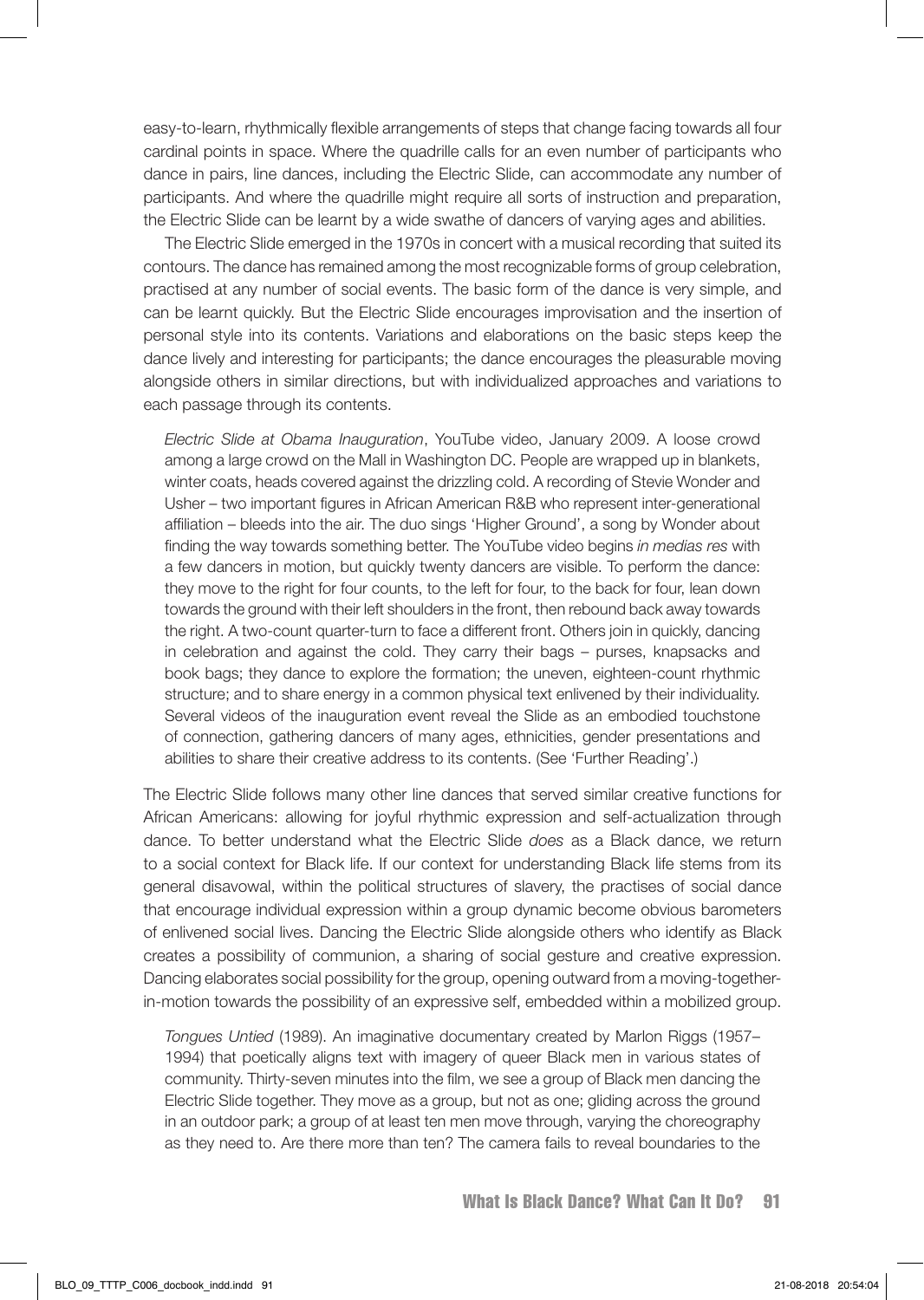group; the dancing extends, in slow motion, beyond the time or space of the camera's frame. Even as we only glimpse the Slide shared among the men, briefly, we sense its capacious variety. Some turn even as they travel while others don't; some punch the ground with heavy weight while others float and shimmy above its facticity. The short sequence bristles with diversity: small men, tall and juicy, thick men; skinny men in polo shirts and possibly fem-men in shorts all dance together. The Slide calls them together in a social dance of communal variety, and the men share joy through their act of intentional, embodied choice-making in the service of physical musicality.

Of course, the Electric Slide is also enjoyed by participants of many social identifiers; it is not contained exclusively as a Black social dance. In this, the form demonstrates a useful social productivity stemming from Black cultural expression. That the dance enjoyed by Black people could be enjoyed by others allows for a social mobility among Black culture; this feeds back into a pleasurable function within the dance itself as an emblem of shareable creativity.

Theatrical dance forms raise questions of watching and judging; evaluation and scrutiny within the practice of an audience's search for inspiration or meaning. These modes of address arrive with complex tensions for Black people. The afterlives of slavery suggest that Black people being scrutinized by others for their physical form and for their value as agents of work will be bound up in the complex histories of global capital and the disavowal of Black humanity. This historical background persists well into the twenty-first century. Often, performances by Black artists on stages are viewed by audiences as exotica rather than as valid creative expression.

Still, theatrical dance allows for repeated engagement with principles of Black dance. Choreographer Donald Byrd, artistic director of the Spectrum Dance Company of Seattle, has made dozens of works that explicitly engage aesthetic suppositions of Black dance. Byrd, who claims African American ancestry and choreographs through a studied respect for principles of African diaspora art making, created *Short Dances/Little Stories* in 2003 to music by Southern pop-rap musical artist Mystikal.

*Short Dances* engages the gestural attributes of Black dance referred to earlier: weighted movements that push through the stage floor; angular flexion of limbs in unexpected orderings; a propulsive and playful manipulation of rhythmic accents in phrasing that confidently stresses the dynamics of the musical accompaniment. As is often true in Byrd's choreography, the performers here are encouraged to *bend* the movement beyond its obvious physical and rhythmic ends, at times: pushing an extended limb past expectations, or holding a difficult balance longer, and with more obvious risk, than might seem necessary. These extensions of phrasing and stance confirm a Black aesthetic approach to timing, weight, phrasing and capacity; they bring forward the sensibility of dynamic resistance as a mode of theatrical address.

Theatrical dance offers more semiotic information to a viewer that can be discussed and interpreted from a distance. An audience, gathered to witness the event of the performance, can gain all sorts of clues to help determine value and meaning from the evidence on stage. In the case of *Short Dances*, we note the simple chic, form-fitting black costumes that accentuate the musculature of the dancers. Outfitted like superheroes, the costuming encourages us to notice every tensioned pulling of muscle as well as the extraordinary fitness of the dancers performing the work. Theatrical lighting reveals areas of bright intensity and darkness, creating shadows that allow dancers to seemingly appear and recede at will.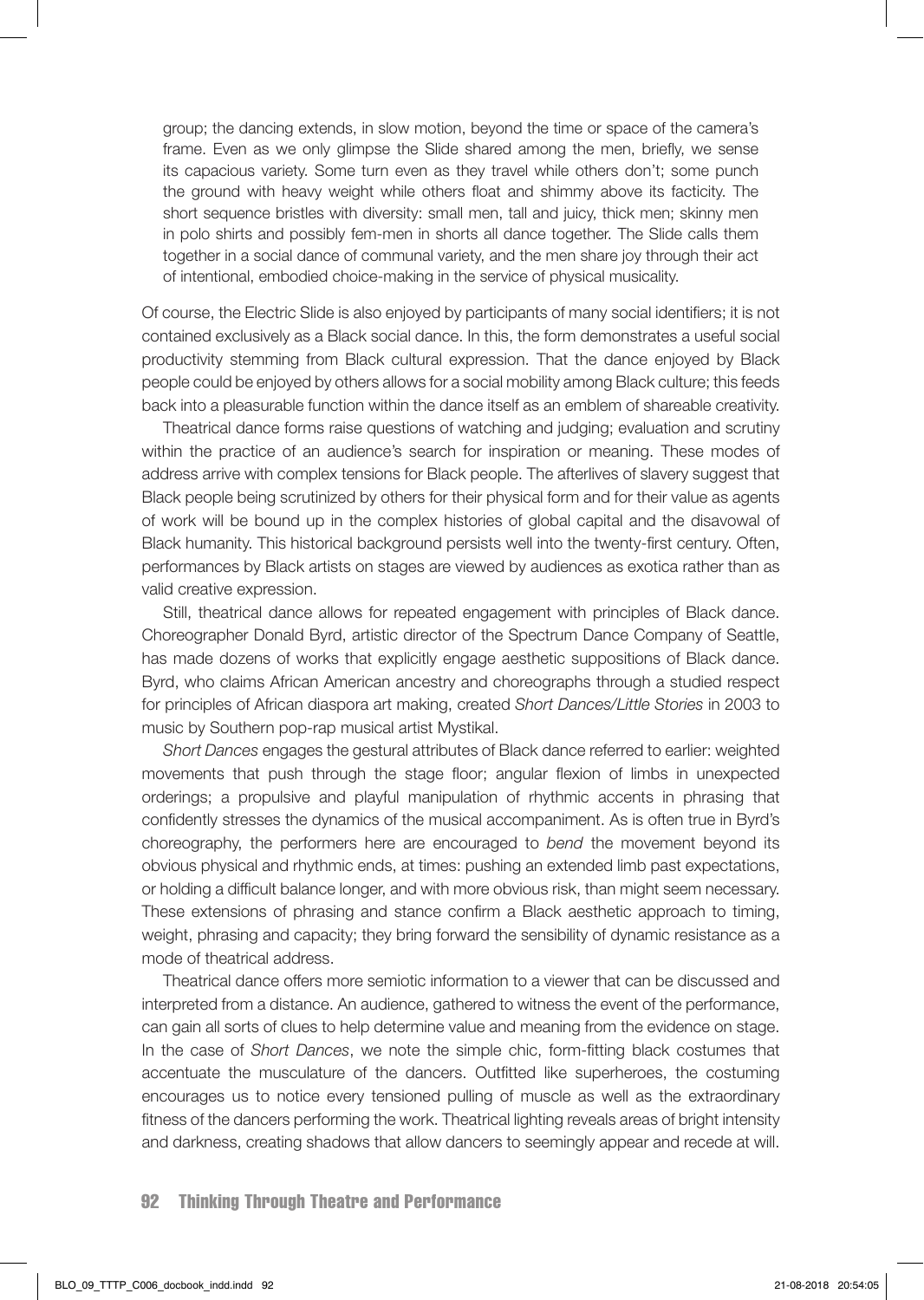

Fig. 6.1 Allison Keppel in Donald Byrd's *Short Dances/Little Stories*, 2003. Photo: Gabriel Bienczycki.

The dancers jump and land with an otherworldly sort of authority, commanding sections of the stage through their presence in blistering pools of light. A scenic element of a wall in the background covered in abstract graffiti art sets the work in an unquestionably urban centre; a part of a city where young residents took matters of community decoration into their own hands to create visions of a world beyond the one at hand. (This scenic element changed in several performances of the work, at times painted during the performance by collaborating visual artists, and at other times simply revealed as a backdrop to the stage action.)

While setting, lighting and costumes tend to support the unified vision of a stage event, music and movement offer their own shifting paradigms of information for the audience to consider. The musical score here, by Mystikal, rides through New Orleans hip hop sound, a sort of bouncing dance music built around distinctive sample materials that stutter and hesitate even as they cohere to a steady, duple-metre beat. Mystikal's voice conjures an old-fashioned, country preacher masculinity. He leans into a gruff, hardened animated growl for most of his 'hooks' – the refrains of different songs used to accompany this particular dance. His rapping, though, vacillates between quick, rhythmically playful passages and slower, gravelly assertions. Like many rap artists, Mystikal works with a chorus of background singers and 'hype men'; voices included in the recording who encourage the leading artist and offer preferred responses to the song as it unfolds. Generally, Mystikal strikes an assertive, aggressive sound of exhortation as he rhymes, claiming the sonic space that his music encounters unapologetically, as his own domain.

A woman roots herself into the stage, legs wide apart, partially concealed by shadows bouncing off her all-black dance costume. Her feet are bare, and they grip the black stage floor with a palpable intensity. She gestures in a mysterious sequence of roiling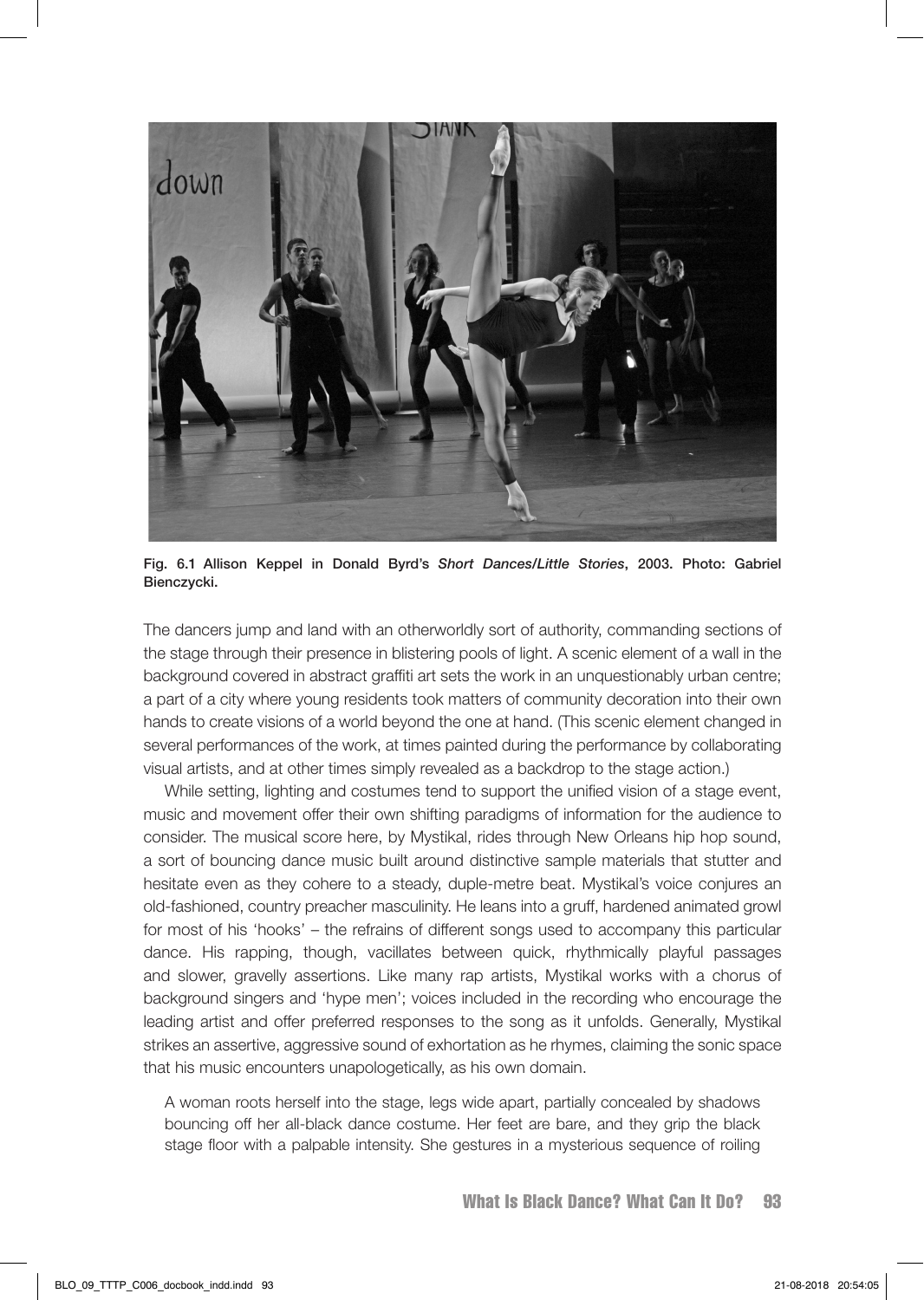muscularity: circling her hands and arms intently in front of her body, sometimes with arms long, or with arms bent and fists hitting into each other or along her forearms and biceps. Feet planted, she whirls with her torso and shoulders; gestures that might convey something about hunger? Something about addiction and pain? Something about needing love? She bends her knees to reach down to the ground but rebounds with hands against her mouth: was she not allowed to say something? Is she holding something back, with hand against face? She reaches down toward the floor with arms extended together, divining for an unknowable something, then completes the gestural sequence with an unfolding of the hand from high above her head towards the floor, as if in a formal greeting of thanks, to be viewed at a distance. The thirty-second sequence arrives full of mystery and grounded intensity: these gestures *mean* something for this dancer. We, in the audience, are drawn into her commitment and the possibility of selfactualization evident in her forceful manner.

*Short Dances* emerges as Black dance because of its setting, musical score and the harsh attack of the dancing performed by Byrd's collaborators of the Seattle-based Spectrum Dance Company. Surprisingly, none of the dancers in the performance claimed a singular Black identity. The performers are mostly white, with one or two-mixed race artists. Donald Byrd does claim Black identity in the world, of course, and he coaches his collaborators towards a take-no-prisoners, fierce attitude that reads to audiences as Black affect. This affect allows the audiences of *Short Dances* to recognize its intentions as Black dance. The dance engages a nearly indecipherable assemblage of movement ideas, performed at the absolute ends of their possibility. In pushing the dancers to perform at their expressive extremes, the work demands that the dancers physicalize and embody the sorts of burning impossibilities that surround Black social life. Joy, desperation, anguish and hardedged aggressions pepper the work and its performance.

Also, surprisingly, the movement vocabulary for *Short Dances* derives largely from ballet and contemporary modern dance exercises. But in this context, with this *mise en scène* of scenery, with the music of Mystikal, and with the physical attack of these performances, the dance movements arrive as sharp as knives and as potent as the outrage of civil uprisings or social protest.

The fact that Byrd creates Black dance without Black people dancing on stage speaks to a possibility of affect that might be contained by Black dance as a craft and approach to performance. This possibility is crucial to our understanding of Black dance as a process in and of itself, a mode of performance that might be engaged by many, but speaks from and towards a particular sensibility. The sensibility of Black dance as a creative liveliness in relationship to Black social death becomes a standard for understanding the undeniable attractiveness of Black dance. Many people want to dance in this way, because the dancing clearly speaks to possibilities of humanity that are difficult to imagine.

#### Past Approaches to Analyses

Indeed, Black dance tends to look powerful, freeing, fun and outrageous. This has led many critics and commentators to note only these most obvious dimensions of these modes of dance. Taken in and of itself, as phenomenal gesture, Black dance seems to answer a call of uniqueness in the social spaces where it lands: in North America and Europe. Black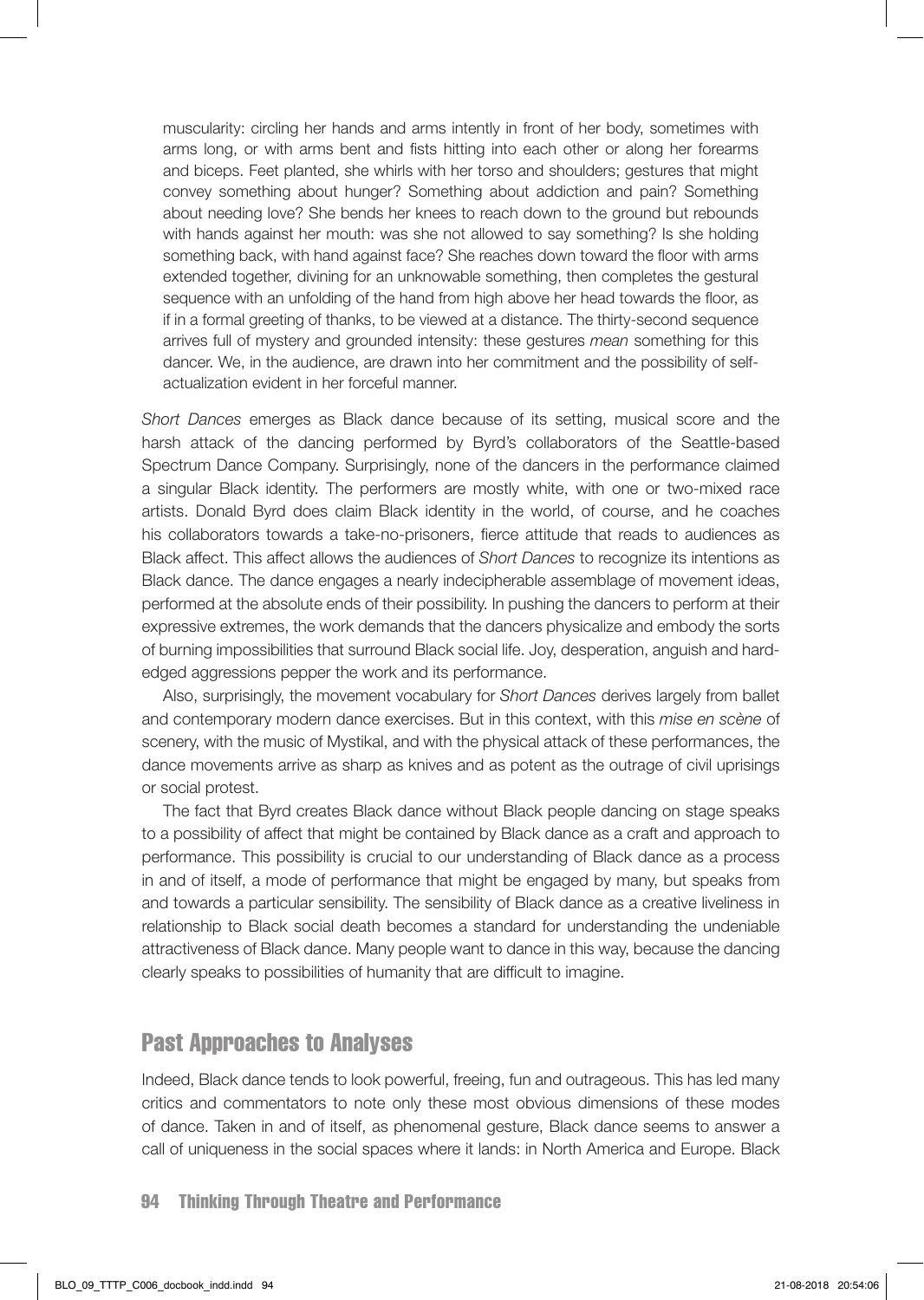dance is not necessarily articulated or idolized in the Caribbean, Latin America or on the African continent where people of colour enjoy rich varieties of corporeal expression. Again, we note that Black dance as we define it here has grown within the peculiar crucible of chattel slavery that produced a seemingly coherent Black identity in the United States and then in Europe. So, while there are many forms of dance engaged by Black people, people of colour and others, our enquiry here focuses on the approaches to performance that have been gathered beneath a banner of Black dance. That banner gathers an approach to dancing and expertise that underscores an expressive and resistant possibility in its foundational appeal.

Historically, Black dance has been discussed by white critics as an accessible, vernacular mode of movement. Its techniques and achievements have rarely been considered art, or even art-like. Racism has fuelled the dismissal of Black dance as an urgent mode of art making. When considered as vernacular performance, Black dance could be undervalued as childish, unstructured or spontaneous. Black dance has been consistently discussed in terms of a 'natural' achievement, something somehow bred into Black communities and realized without effort. Of course, these sorts of assertions arrive without merit and are entirely untrue. Expert Black dancers practise, rehearse, risk failure and achieve unique performances through persistent effort. But the legacies of demeaning Black dance as unintellectual or underdeveloped persist and surround creativity in this mode.

Explorations of Black dance that arrive within recognized modes of artistry – as modern dance or ballet – have been consistently undervalued as derivative or second-rate. For example, the formation of the Dance Theatre of Harlem in 1969 answered a call to explore the presence of Black dancers within classical and neo-classical ballet, a challenge that had not been effectively answered in the United States at that time. The company achieved grudging success among white critics, always circumscribed by the novelty of Black artists performing work presumably made for white dancers. Black dance historians and critics tended to value the company's work and its realization of an urgent possibility for Black dance. But when the company slowed its operations in 2004, laying off most of its staff and taking a hiatus from performing, general financial support for the company could not be bolstered (see Kaufman 2004).

To write about Black dance with some understanding of its subtleties of execution and approach requires an appreciation for vernacular cultures, that is, cultures of the everyday, including the cultures of social survival, and their extension into the realms of expertise as art. Black dance may indeed be available to many, but its most expert practitioners move it squarely into a realm as artistic practice worthy of consideration for its unique, crafted achievement. Few writers have taken the time to create worthy documents in this area, but we can look to the sublime writings of Katherine Dunham to understand a potential in this area. Dunham's career included dancing in Hollywood and on Broadway, as well as studying dance as an anthropologist in several sites in the Caribbean. Her performances and her development of a dance practice/technique provide embodied evidence of Black dance retention and creativity.

Dunham combined aspects of dance that she observed during her study to create the Katherine Dunham technique, an approach to dancing that emphasizes relationships to rhythm, stretch and balance, and detailed understandings of how movement and sound correspond and relate to each other. Dunham technique, unlike other modes of theatrical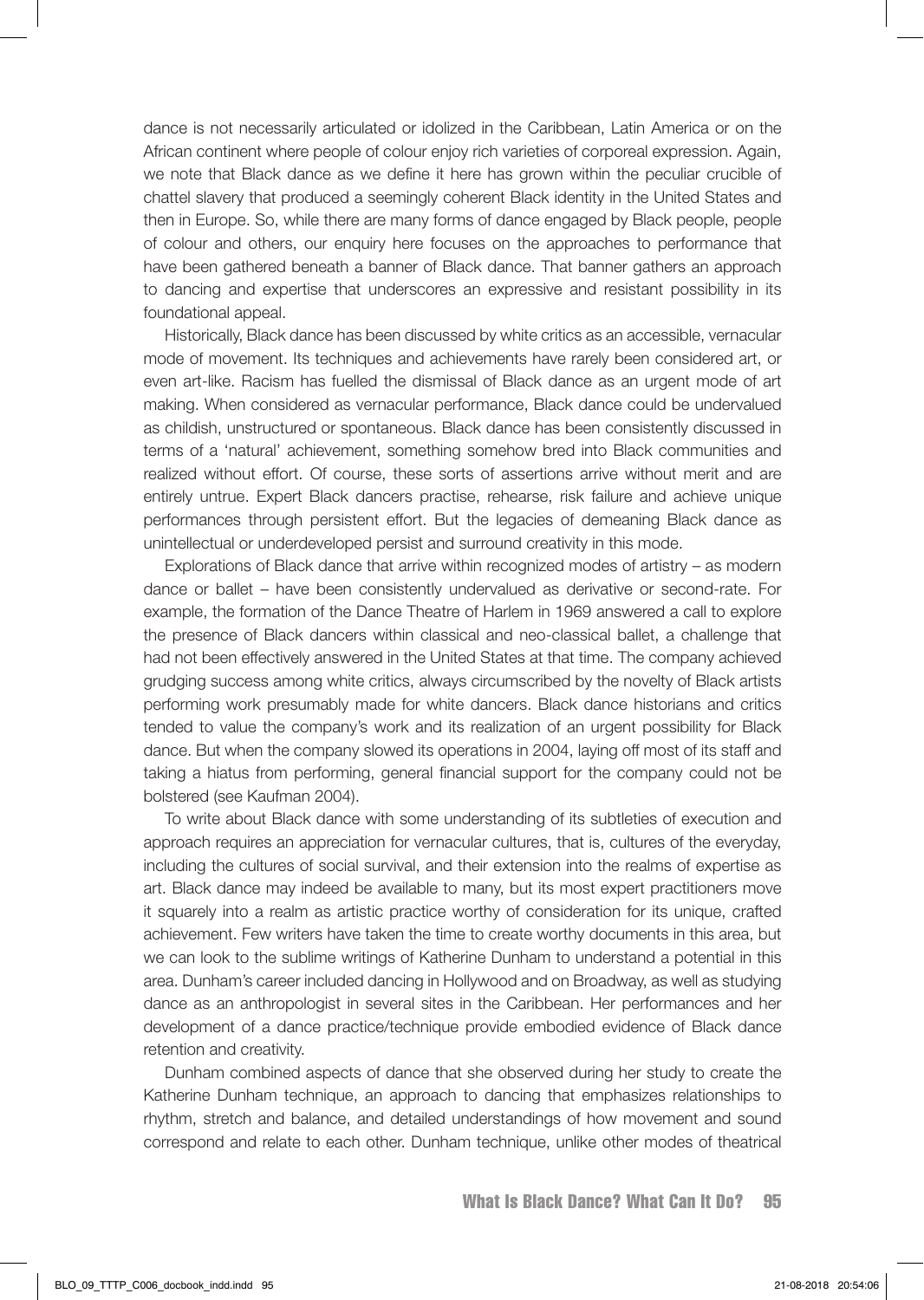dance forms, such as modern dance or ballet, is built around its relationship to drumming and musicianship, and the careful awareness of music in motion. Dunham technique can be constantly referred to as Black dance, as its terms of engagement arise in relation to the embodied musical practices of Black people in diaspora: in Martinique, Haiti, Jamaica, Trinidad and Tobago, and other spaces that Dunham researched.

Dunham's writings assume a continuity among the dances of the islands and the dancing of Black Americans in the context of the United States. While she recognized stark differences of social life in the United States and in the Caribbean, she focused on the aesthetic approaches to dance that suggested shared concerns and physical explorations. In Dunham's writing, we find evidence of diasporic affinities that place dances in familial relationship to each other.

In this, Black dance can affirm presence across geography and time. Obvious creative connections among North American stepping and South African gumboot dancing, or the 'wining' dances of the Virgin Islands and the 'twist' of the United States confirm black communities in creative motion, dancing through differing social circumstances. The dances mean differently across location and era: for example, the Running Man constructs dispersed narratives of relation to commerce when performed at a party in Brooklyn, circa 1989, or in Budapest at a nightclub in 2009. But these dances remain related, and thrive in their relationality as evidence of perseverance. In this, Black dance operates beyond affinities of form; its practice provides embodied evidence of possibility.

### Researching Black Dance: Critical and Creative Challenges

We have outlined many challenges surrounding Black dance as a mode of address, the largest being that the category strains against its own impossible boundaries. Black dance arrives as a hailing of Black life, a reminding practice of creative expression that incites Black joy by way of Black corporeality. But Black dance may be enacted by dancers who do not claim Black identity. And Black dance has not been valued with much nuance by writers, historians or theorists who do not claim Black identity.

What might it mean for whites, Asians, aboriginals and Latin people to dance Black? What is it to inhabit the creative remains of someone else's traumatic history? How can we make sense of finding physical pleasure and creative expression within gestures born within the crucibles of social coercion and disavowal?

Creatively, Black dance makes less sense when it is engaged without any Black people present. And yet, this sort of appropriation has haunted theatrical performances since Black dance could be named. The desire to move in the manners available to Black dance has chased artists all over the world, resulting in expert Korean hip hop dance crews; white European ballet experiments that combine improvisation and a 'get down' approach to performance; and any number of swing dance festivals with few Black participants.

The questions that loom in these dance encounters have to do with whether the dancing actually speaks in any way to Black people in the world. Again, if we are willing to imagine Black dance as the affirmation of Black possibility, then it would seem urgent to encounter Black people in its practices. Black dance might be best engaged to speak of and to Black people. When others dance Black, though, with an expectation to be recognized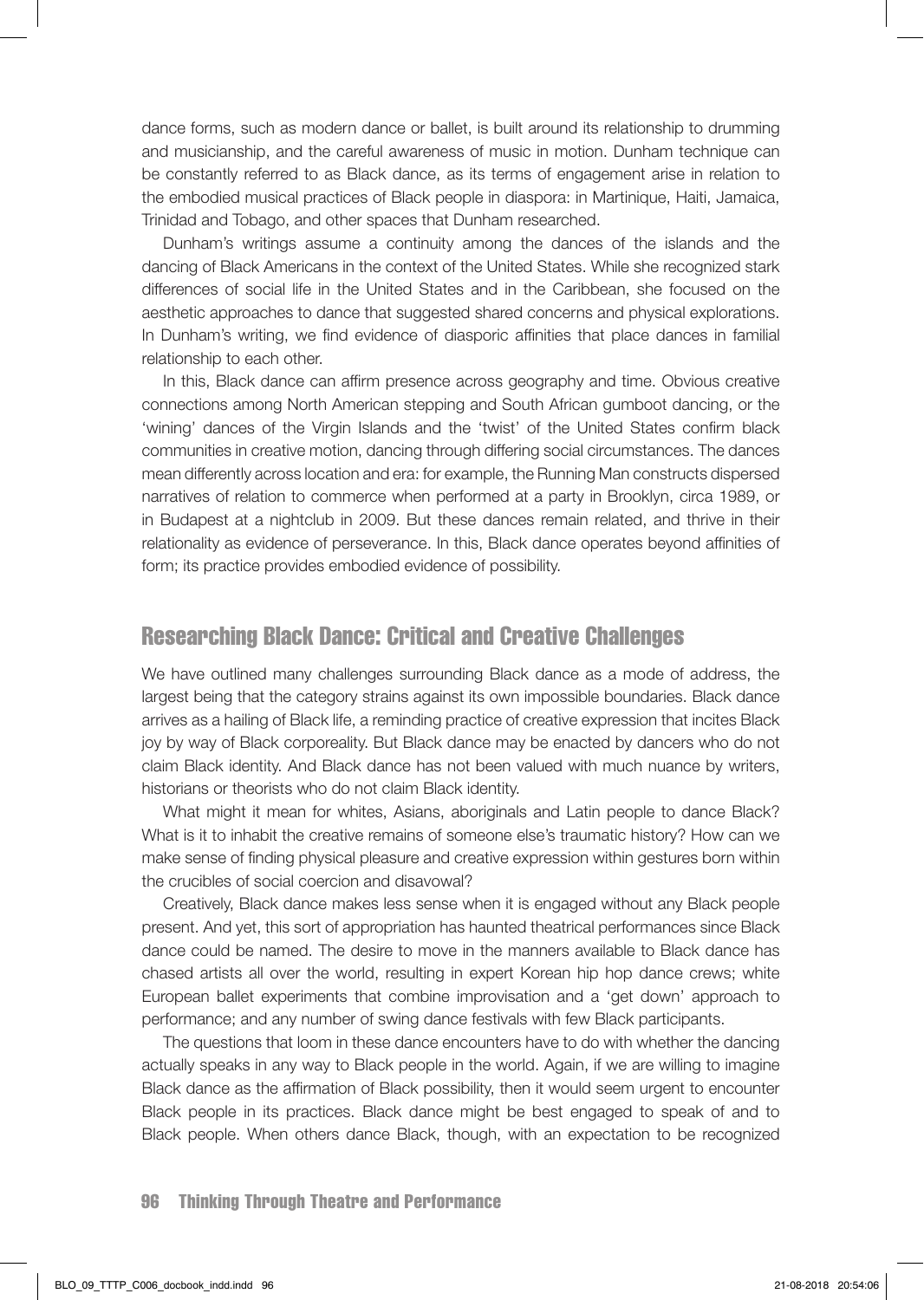for their ability in these modes of address, Black people might be confused, annoyed or distressed. Sharing culture might be something done in proximity, as when dancers teach each other moves and approaches to movement in circumstances where people dance. But to approach the shapes and rhythms of Black dance without any intention to engage Black people who have nurtured and burnished these movement practices can too often seem crass, supremacist and ethically unfortunate.

When Donald Byrd coaches his white and Asian dancers into the complex approaches to Black modern dance that appeal to him, he brings his many years of experience as a Black man into the rehearsal hall. Even when the work being rehearsed might seem to have little to do with his always-shifting identity markers, his experiences and familial relationships become part of the tapestry of art making that he engages. *Short Dances* succeeds as a demonstration of modes of Black dance because of its direct access to foundational physical understanding of how Black dance operates, emerges, and what it can do in the theatrical space.

But when white choreographers attempt to copy a sort of downward-directed ferocity of rhythmic attack, or a loose-limbed, improvisational-seeming 'do your own thing' choreography without the creative collaboration of Black artists, their work often seems false, odd or just confusing to its audiences. At times, these explorations might seem patently rude or embarrassing, as when Miley Cyrus tried to 'twerk' in a television special, or when the Chicago-based Joffrey Ballet tried to stage a ballet to the music of Prince with choreography that referenced Black social dances made by white choreographers. Most often, Black dance is referenced by white performers as a mode of playful, sexy 'fun' that might allow them to be momentarily 'free' from the embodied strictures of everyday whiteness. But of course, this possible outcome has little to do with the formation of Black dance that we have discussed here. Cynicism emerges at this intersection, where dancers seem willing to act out someone else's traumatic history in the mode of dance practice.

### Conclusion: Making-Thinking Black Dance

Ultimately, if we are all able to acknowledge the depth of experience that produces Black dance, then we might be able to acknowledge its urgency, profundity and special value as creative address. We understand Black dance as a system of address that operates in several modes simultaneously. Black dance allows for resistant demonstration and embodied aesthetic protest; a working through of identity and its varied affects; the exploration of excellence; an improvisational address of rhythm and rhythmic phrasing; and the channelling of desire into the realm of an aesthetically-engaged body in motion. Black dance makes space for the thinking-through of the great social disavowal that produced Black identities in the world. Black dance contains its history as a remains of the Atlantic slave trade – as a creative response to a world without equal opportunities and in need of unexpected gesture and rhythmic layering.

And Black dance allows for an intricate urgent process: a system of address, a rendering of rhythm and relationship, a dancing beyond disavowal towards Black joy. In the twenty-first century, the revelation of Black joy surely might be one of our shared common ambitions in performance. In a world wrought with dissent and fragmentations, we might collect ourselves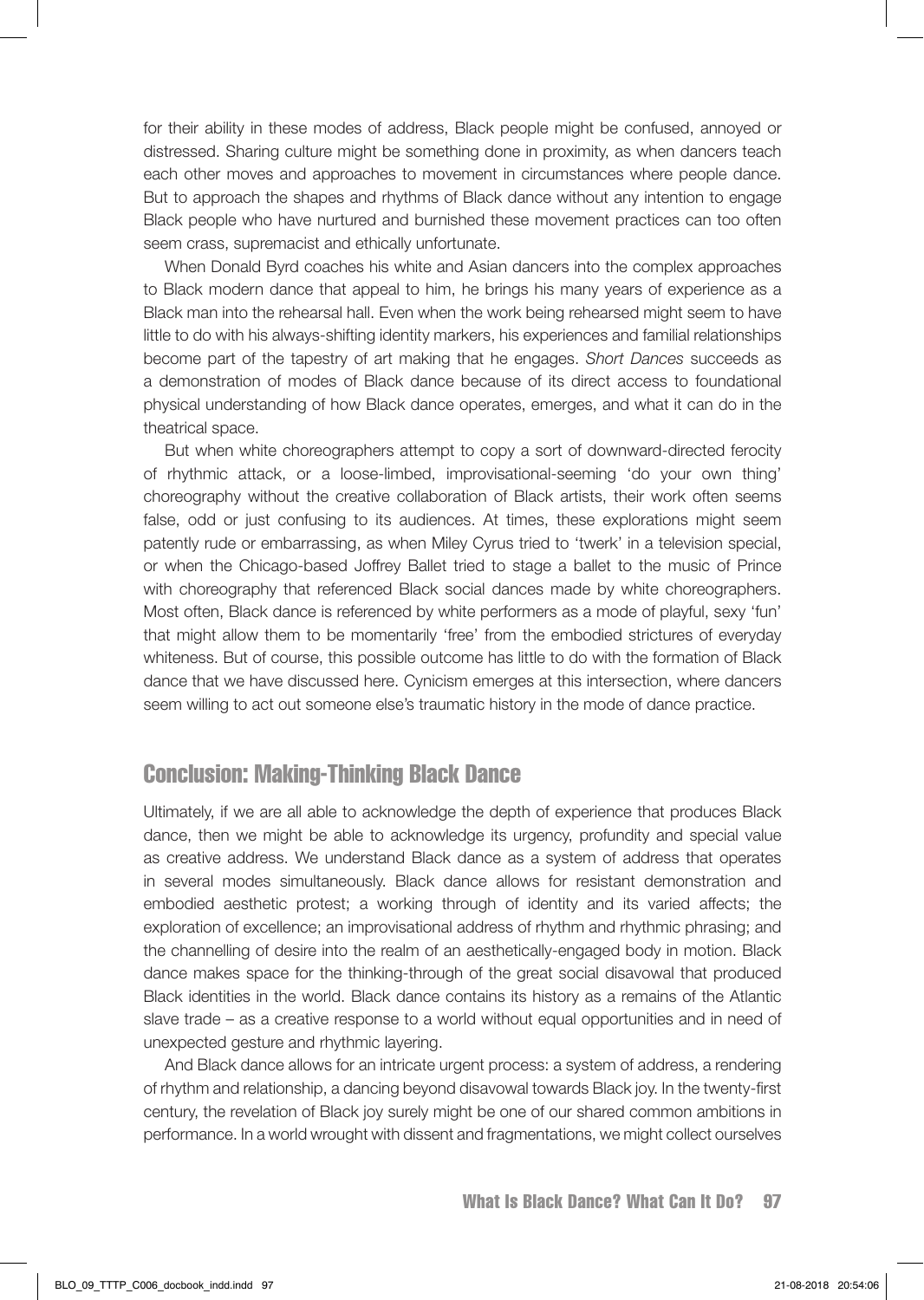around expressions that speak of, and towards, communities of colour in particular ways, often crafted by artists who identify themselves as Black no matter their ethnicity or country of origin. In this, Black dance offers us a possibility of collective aesthetic action, moving ourselves into the lines of action that centre Black people in the creative ways of the world.

### Performance Details

*Short Dances/Little Stories*, choreographed by Donald Byrd, was first presented at Spectrum Dance Theater, Seattle, WA, in October 2003. The music from the dance was drawn from *Tarantula* by Mystikal, Jive Records, 2001; *Ghetto Fabulous* by Mystikal, No Limit Records, 1998; and *Let's Get Ready* by Mystikal, Jive Records, 2000.

# Further Reading

For a discussion of nomenclature, and distinctions among African American dance and Black dance, see my essay, 'African American Dance: A Complex History' in Thomas F. DeFrantz (2002: 2–35). For videos of the Electric Slide at the Obama Inauguration see *Electric Slide* (2009). For more on Marlon Riggs's work, including classroom resources, articles, interviews and clips of *Tongues Untied*, see the *Marlon Riggs Critical Resource Page* at California Newsreel (online). For a recent scholarly overview of Katherine Dunham's achievement see Das (2017). Dunham published several studies of dance and memoirs, see Dunham (1946, 1959, 1969 and 1983) and Clark and Johnson (2006). For further reading on issues discussed in this chapter, see DeFrantz and Willis (2016), Gottschild (2003) and DeFrantz and Gonzalez (2014).

#### References

- Clark, VèVè A., and Sara E. Johnson, eds (2006), *Kaiso! Writings by and about Katherine Dunham*, Madison and London: University of Wisconsin Press.
- Das, Joanna Dee (2017), *Katherine Dunham: Dance and the African Diaspora*, Oxford: Oxford University Press.
- DeFrantz, Thomas F., ed. (2002) *Dancing Many Drums: Excavations in African American Dance*, Madison and London: University of Wisconsin Press.
- DeFrantz, Thomas F., and Anita Gonzalez, eds (2014), *Black Performance Theory: An Anthology of Critical Resources*, Durham, NC: Duke University Press.
- DeFrantz, Thomas F., and Tara Aisha Willis, eds (2016), 'Black Moves: New Research in Black Dance Studies', a special issue of *The Black Scholar*, 46 (1).
- Dunham, Katherine (1946), *Journey to Accompong*, New York: H. Holt and Company. Re-issued in 2013 as *Katherine Dunham's Journey to Accompong*, Literary Licensing, LLC.
- Dunham, Katherine (1959), *A Touch of Innocence*, New York: Harcourt. Reissued 1994 as *A Touch of Innocence: Memoirs of Childhood*, Chicago: Chicago University Press.
- Dunham, Katherine ([1947] 1983), *Dances of Haiti*, Los Angeles: Center for Afro-American Studies, UCLA.
- Dunham, Katherine ([1969] 1994), *Island Possessed*, Chicago: University of Chicago Press.